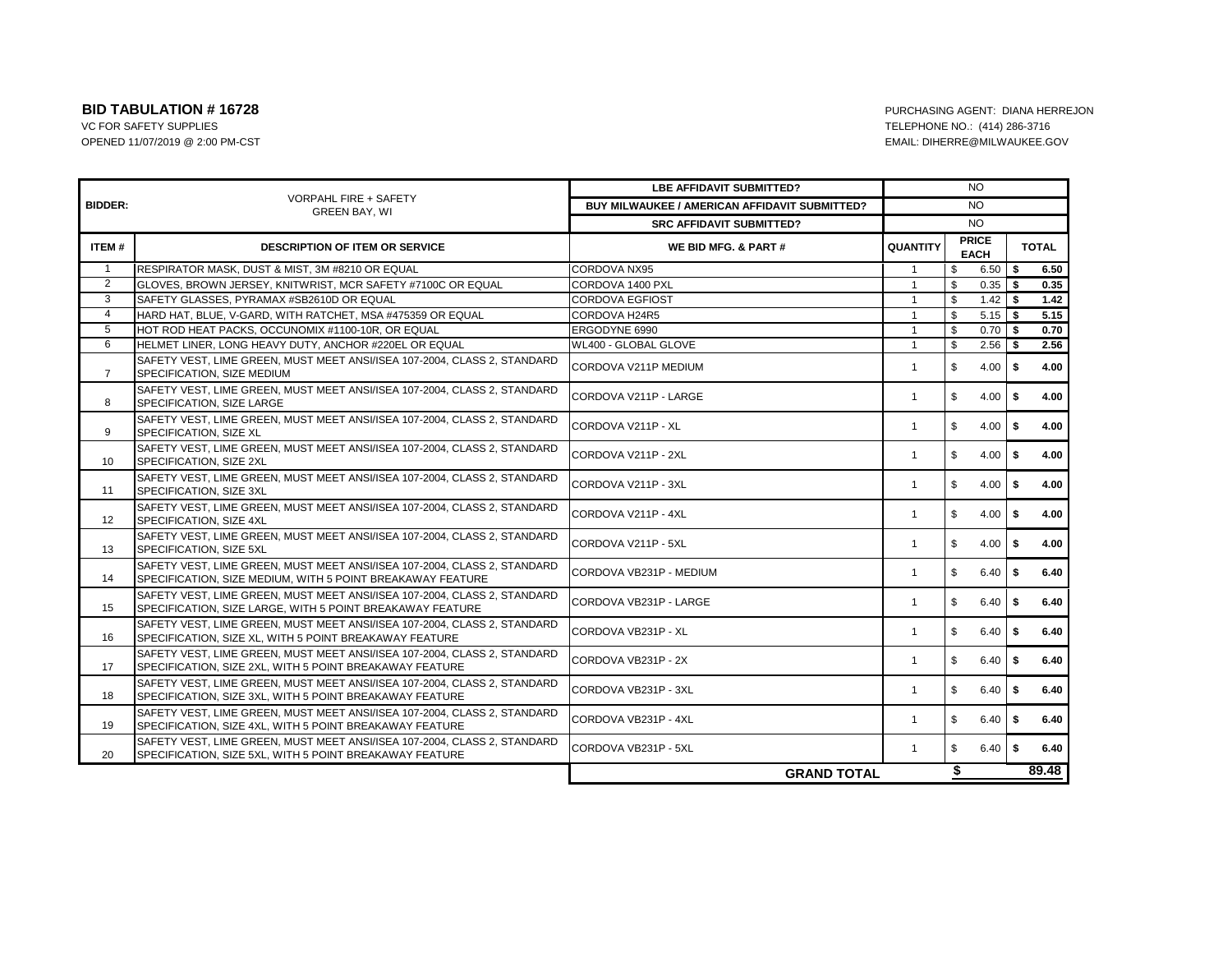|                 | ANZY SUPPLY INC.<br>CHICAGO, IL                                                                                                        | <b>LBE AFFIDAVIT SUBMITTED?</b>                                               |              | NO.          |                     |    |        |
|-----------------|----------------------------------------------------------------------------------------------------------------------------------------|-------------------------------------------------------------------------------|--------------|--------------|---------------------|----|--------|
| <b>BIDDER:</b>  |                                                                                                                                        | <b>BUY MILWAUKEE / AMERICAN AFFIDAVIT SUBMITTED?</b>                          | <b>NO</b>    |              |                     |    |        |
|                 |                                                                                                                                        | <b>SRC AFFIDAVIT SUBMITTED?</b>                                               |              | <b>NO</b>    |                     |    |        |
| $\overline{2}$  | GLOVES, BROWN JERSEY, KNITWRIST, MCR SAFETY #7100C OR EQUAL                                                                            | PROTECTIVE INDUSTRIAL PRODUCTS PIP#95-808, \$5.87 PER<br>DOZEN \$.49 PER PAIR | $\mathbf{1}$ | \$           | $0.49$ \$           |    | 0.49   |
| 3               | SAFETY GLASSES. PYRAMAX #SB2610D OR EQUAL                                                                                              | PYRAMAX #SB2610D \$27.36 PER DOZEN                                            | $\mathbf{1}$ | \$           |                     |    | 2.28   |
| $\overline{4}$  | HARD HAT, BLUE, V-GARD, WITH RATCHET, MSA #475359 OR EQUAL                                                                             | MSA475359                                                                     | $\mathbf{1}$ | $\mathbf{s}$ | $13.52$ \$          |    | 13.52  |
| 5               | HOT ROD HEAT PACKS, OCCUNOMIX #1100-10R, OR EQUAL                                                                                      | OCCUNOMIX #1100-10R 5 PAIR PER PACK \$3.17 PER PACK<br><b>\$.63 EACH</b>      | $\mathbf{1}$ | \$           | $0.63$   \$         |    | 0.63   |
| 6               | HELMET LINER, LONG HEAVY DUTY, ANCHOR #220EL OR EQUAL                                                                                  | ANCHOR # 220EL \$6.24 EACH                                                    | $\mathbf{1}$ | \$           | $6.24$ \$           |    | 6.24   |
| $\overline{7}$  | SAFETY VEST, LIME GREEN, MUST MEET ANSI/ISEA 107-2004, CLASS 2, STANDARD<br>SPECIFICATION, SIZE MEDIUM                                 | ML KISHIGO #1535                                                              | $\mathbf{1}$ | \$           | 10.87 $\frac{1}{3}$ |    | 10.87  |
| 8               | SAFETY VEST, LIME GREEN, MUST MEET ANSI/ISEA 107-2004, CLASS 2, STANDARD<br>SPECIFICATION, SIZE LARGE                                  | ML KISHGO #1535                                                               | $\mathbf{1}$ | \$           | 10.87               | \$ | 10.87  |
| 9               | SAFETY VEST, LIME GREEN, MUST MEET ANSI/ISEA 107-2004, CLASS 2, STANDARD<br>SPECIFICATION, SIZE XL                                     | ML KISHGO #1535                                                               | $\mathbf{1}$ | \$           | 10.87               | \$ | 10.87  |
| 10 <sup>1</sup> | SAFETY VEST, LIME GREEN, MUST MEET ANSI/ISEA 107-2004, CLASS 2, STANDARD<br>SPECIFICATION, SIZE 2XL                                    | ML KISHGO #1535                                                               | $\mathbf{1}$ | $^{\circ}$   | 10.87               | S. | 10.87  |
| 11              | SAFETY VEST, LIME GREEN, MUST MEET ANSI/ISEA 107-2004, CLASS 2, STANDARD<br>SPECIFICATION, SIZE 3XL                                    | ML KISHGO #1535                                                               | $\mathbf{1}$ | \$           | $10.87$ \$          |    | 10.87  |
| 12              | SAFETY VEST, LIME GREEN, MUST MEET ANSI/ISEA 107-2004, CLASS 2, STANDARD<br>SPECIFICATION, SIZE 4XL                                    | ML KISHGO #1535                                                               | $\mathbf{1}$ | \$           | 10.87               | S. | 10.87  |
| 13              | SAFETY VEST, LIME GREEN, MUST MEET ANSI/ISEA 107-2004, CLASS 2, STANDARD<br><b>SPECIFICATION, SIZE 5XL</b>                             | ML KISHGO #1535                                                               | $\mathbf{1}$ | \$           | 10.87               | \$ | 10.87  |
| 14              | SAFETY VEST. LIME GREEN. MUST MEET ANSI/ISEA 107-2004. CLASS 2. STANDARD<br>SPECIFICATION, SIZE MEDIUM, WITH 5 POINT BREAKAWAY FEATURE | ML KISHGO #1535                                                               | $\mathbf{1}$ | \$           | 10.87               | \$ | 10.87  |
| 15              | SAFETY VEST. LIME GREEN. MUST MEET ANSI/ISEA 107-2004. CLASS 2. STANDARD<br>SPECIFICATION, SIZE LARGE, WITH 5 POINT BREAKAWAY FEATURE  | ML KISHGO #1535                                                               | $\mathbf{1}$ | \$           | 10.87               | \$ | 10.87  |
| 16              | SAFETY VEST. LIME GREEN. MUST MEET ANSI/ISEA 107-2004. CLASS 2. STANDARD<br>SPECIFICATION, SIZE XL, WITH 5 POINT BREAKAWAY FEATURE     | ML KISHGO #1535                                                               | $\mathbf{1}$ | \$           | 10.87               | \$ | 10.87  |
| 17              | SAFETY VEST, LIME GREEN, MUST MEET ANSI/ISEA 107-2004, CLASS 2, STANDARD<br>SPECIFICATION, SIZE 2XL, WITH 5 POINT BREAKAWAY FEATURE    | ML KISHGO #1535                                                               | $\mathbf{1}$ | $^{\circ}$   | 10.87               | \$ | 10.87  |
| 18              | SAFETY VEST. LIME GREEN. MUST MEET ANSI/ISEA 107-2004. CLASS 2. STANDARD<br>SPECIFICATION, SIZE 3XL, WITH 5 POINT BREAKAWAY FEATURE    | ML KISHGO #1535                                                               | $\mathbf{1}$ | \$           | $10.87$ \$          |    | 10.87  |
| 19              | SAFETY VEST, LIME GREEN, MUST MEET ANSI/ISEA 107-2004, CLASS 2, STANDARD<br>SPECIFICATION, SIZE 4XL, WITH 5 POINT BREAKAWAY FEATURE    | ML KISHGO #1535                                                               | $\mathbf{1}$ | \$           | 10.87               | \$ | 10.87  |
| 20              | SAFETY VEST, LIME GREEN, MUST MEET ANSI/ISEA 107-2004, CLASS 2, STANDARD<br>SPECIFICATION, SIZE 5XL, WITH 5 POINT BREAKAWAY FEATURE    | ML KISHGO #1535                                                               | $\mathbf{1}$ | \$           | 10.87               | \$ | 10.87  |
|                 |                                                                                                                                        | <b>GRAND TOTAL</b>                                                            |              | \$           |                     |    | 175.34 |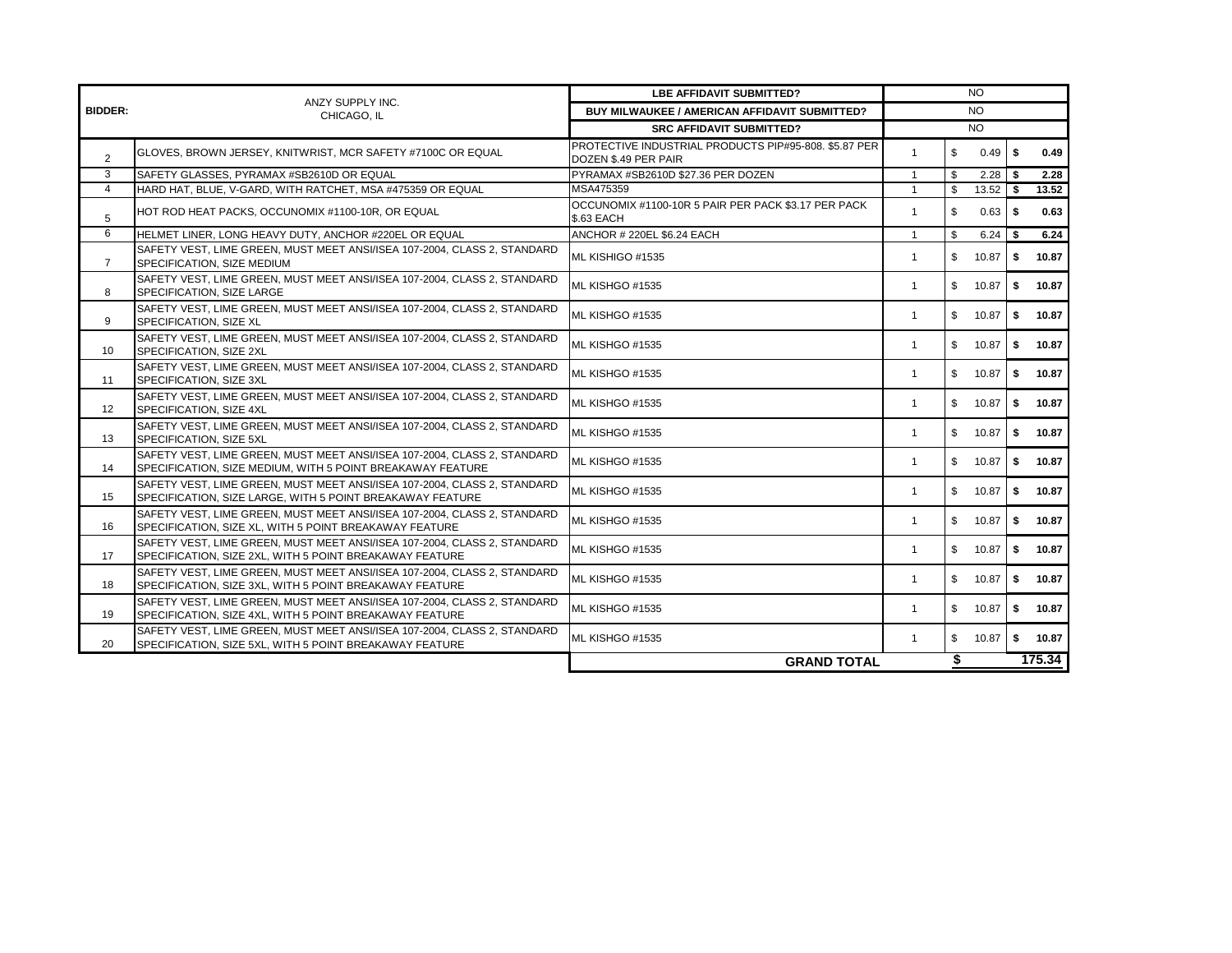|                | BEST ED LLC DBA BEST ED BUSINESS                                                                                                       | <b>LBE AFFIDAVIT SUBMITTED?</b>               |                | <b>YES</b>   |               |     |        |  |  |
|----------------|----------------------------------------------------------------------------------------------------------------------------------------|-----------------------------------------------|----------------|--------------|---------------|-----|--------|--|--|
| <b>BIDDER:</b> | MILWAUKEE, WI                                                                                                                          | BUY MILWAUKEE / AMERICAN AFFIDAVIT SUBMITTED? | NO.            |              |               |     |        |  |  |
|                |                                                                                                                                        | <b>SRC AFFIDAVIT SUBMITTED?</b>               |                | NO.          |               |     |        |  |  |
| 2              | GLOVES, BROWN JERSEY, KNITWRIST, MCR SAFETY #7100C OR EQUAL                                                                            | RADNOR - RAD64057334 \$6.48 DZ                | $\overline{1}$ | \$           | $0.54$ \$     |     | 0.54   |  |  |
| 3              | SAFETY GLASSES. PYRAMAX #SB2610D OR EQUAL                                                                                              | RADNOR - RAD 54051306 \$26.04 DZ              | $\overline{1}$ | \$           | $2.17$ \$     |     | 2.17   |  |  |
| $\overline{4}$ | HARD HAT, BLUE, V-GARD, WITH RATCHET, MSA #475359 OR EQUAL                                                                             | PYRAMEX - PYR 14160 \$79.04 CASE OF 16        | $\mathbf{1}$   | \$           | $4.94$ \$     |     | 4.94   |  |  |
| 5              | HOT ROD HEAT PACKS, OCCUNOMIX #1100-10R, OR EQUAL                                                                                      | OCCUNOMIX - OCC1100 -10R \$2.95 PK OF 5       | $\mathbf{1}$   | \$           | $0.59$ \$     |     | 0.59   |  |  |
| 6              | HELMET LINER, LONG HEAVY DUTY, ANCHOR #220EL OR EQUAL                                                                                  | ERGODYNE - E5716842                           | $\mathbf{1}$   | $\mathbb{S}$ | $5.13$ \$     |     | 5.13   |  |  |
| $\overline{7}$ | SAFETY VEST, LIME GREEN, MUST MEET ANSI/ISEA 107-2004, CLASS 2, STANDARD<br>SPECIFICATION, SIZE MEDIUM                                 | RVHLM2910M                                    | $\mathbf{1}$   | \$           | $5.21$ \$     |     | 5.21   |  |  |
| 8              | SAFETY VEST, LIME GREEN, MUST MEET ANSI/ISEA 107-2004, CLASS 2, STANDARD<br>SPECIFICATION, SIZE LARGE                                  | PYRAMEX RVHLM2910L                            | 1              | \$           | $5.21$ \$     |     | 5.21   |  |  |
| 9              | SAFETY VEST, LIME GREEN, MUST MEET ANSI/ISEA 107-2004, CLASS 2, STANDARD<br>SPECIFICATION, SIZE XL                                     | PYRAMEX RVHLM2910 XL                          | 1              | \$           | 5.21          | -\$ | 5.21   |  |  |
| 10             | SAFETY VEST, LIME GREEN, MUST MEET ANSI/ISEA 107-2004, CLASS 2, STANDARD<br>SPECIFICATION, SIZE 2XL                                    | PYRAMEX RVHLM2910 2XL                         | $\mathbf{1}$   | \$           | $5.21$ \$     |     | 5.21   |  |  |
| 11             | SAFETY VEST, LIME GREEN, MUST MEET ANSI/ISEA 107-2004, CLASS 2, STANDARD<br>SPECIFICATION, SIZE 3XL                                    | PYRAMEX RVHLM2910 3XL                         | $\mathbf{1}$   | \$           | $5.21$ \$     |     | 5.21   |  |  |
| 12             | SAFETY VEST, LIME GREEN, MUST MEET ANSI/ISEA 107-2004, CLASS 2, STANDARD<br>SPECIFICATION, SIZE 4XL                                    | PYRAMEX RVHLM2910 4XL                         | $\mathbf{1}$   | \$           | 5.21          | S.  | 5.21   |  |  |
| 13             | SAFETY VEST. LIME GREEN, MUST MEET ANSI/ISEA 107-2004, CLASS 2, STANDARD<br>SPECIFICATION, SIZE 5XL                                    | PYRAMEX RVHLM2910 5XL                         | $\mathbf{1}$   | \$           | $5.21$ \$     |     | 5.21   |  |  |
| 14             | SAFETY VEST, LIME GREEN, MUST MEET ANSI/ISEA 107-2004, CLASS 2, STANDARD<br>SPECIFICATION, SIZE MEDIUM, WITH 5 POINT BREAKAWAY FEATURE | PYRAMEX - RVHL2510BRDM                        | $\mathbf{1}$   | \$           | $7.35$ \$     |     | 7.35   |  |  |
| 15             | SAFETY VEST, LIME GREEN, MUST MEET ANSI/ISEA 107-2004, CLASS 2, STANDARD<br>SPECIFICATION, SIZE LARGE, WITH 5 POINT BREAKAWAY FEATURE  | PYRAMEX - RVHL2510BRDL                        | $\mathbf{1}$   | \$           | $7.35$ \$     |     | 7.35   |  |  |
| 16             | SAFETY VEST. LIME GREEN, MUST MEET ANSI/ISEA 107-2004, CLASS 2, STANDARD<br>SPECIFICATION, SIZE XL, WITH 5 POINT BREAKAWAY FEATURE     | PYRAMEX - RVHL2510BRDXL                       | $\mathbf{1}$   | \$           | $7.35$ \$     |     | 7.35   |  |  |
| 17             | SAFETY VEST. LIME GREEN, MUST MEET ANSI/ISEA 107-2004, CLASS 2, STANDARD<br>SPECIFICATION, SIZE 2XL, WITH 5 POINT BREAKAWAY FEATURE    | PYRAMEX - RVHL2510BRD2XL                      | $\mathbf{1}$   | \$           | $7.35$ \ \ \$ |     | 7.35   |  |  |
| 18             | SAFETY VEST, LIME GREEN, MUST MEET ANSI/ISEA 107-2004, CLASS 2, STANDARD<br>SPECIFICATION, SIZE 3XL, WITH 5 POINT BREAKAWAY FEATURE    | PYRAMEX - RVHL2510BRD3XL                      | $\mathbf{1}$   | \$           |               |     | 7.35   |  |  |
| 19             | SAFETY VEST, LIME GREEN, MUST MEET ANSI/ISEA 107-2004, CLASS 2, STANDARD<br>SPECIFICATION, SIZE 4XL, WITH 5 POINT BREAKAWAY FEATURE    | PYRAMEX - RVHL2510BRD4XL                      | 1              | \$           | 7.35          | \$  | 7.35   |  |  |
| 20             | SAFETY VEST, LIME GREEN, MUST MEET ANSI/ISEA 107-2004, CLASS 2, STANDARD<br>SPECIFICATION, SIZE 5XL, WITH 5 POINT BREAKAWAY FEATURE    | PYRAMEX - RVHL2510BRD5XL                      | -1             | \$           | 7.35          | S.  | 7.35   |  |  |
|                |                                                                                                                                        | <b>GRAND TOTAL</b>                            |                | \$           |               |     | 101.29 |  |  |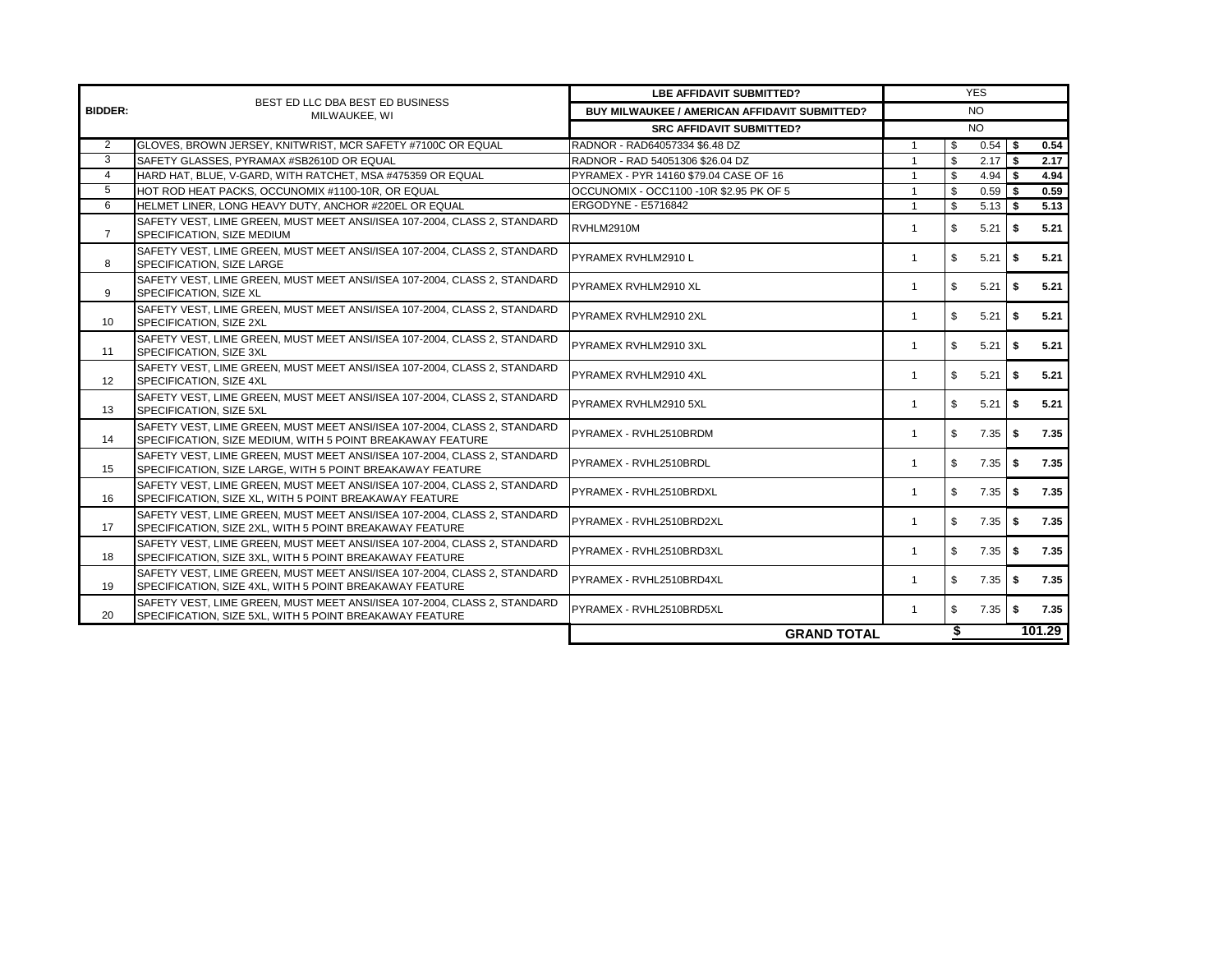|                | INDUSTRIAL SAFETY, INC.                                                                                                                | <b>LBE AFFIDAVIT SUBMITTED?</b>                                                                     | NO.          |              |                    |          |                   |  |
|----------------|----------------------------------------------------------------------------------------------------------------------------------------|-----------------------------------------------------------------------------------------------------|--------------|--------------|--------------------|----------|-------------------|--|
| <b>BIDDER:</b> | CLEAR LAKE, WIMILWAUKEE, WI                                                                                                            | BUY MILWAUKEE / AMERICAN AFFIDAVIT SUBMITTED?                                                       |              |              | NO.                |          |                   |  |
|                |                                                                                                                                        | <b>SRC AFFIDAVIT SUBMITTED?</b>                                                                     | <b>NO</b>    |              |                    |          |                   |  |
| $\overline{2}$ | GLOVES, BROWN JERSEY, KNITWRIST, MCR SAFETY #7100C OR EQUAL                                                                            | MCR SAFETY BROWN JERSEY GLOVES 7100C/#159-<br>331414295 \$17.50 EACH PACK (12/PACK)                 | $\mathbf{1}$ | \$           | $1.46$   \$        |          | 1.46              |  |
| 3              | SAFETY GLASSES, PYRAMAX #SB2610D OR EQUAL                                                                                              | PYRAMEX MAYAN SAFETY GLASSES SB2610D/#313-SB2610D<br>\$28.80 EACH BOX (12/BOX)                      | $\mathbf{1}$ | \$           | 2.40               | <b>S</b> | 2.40              |  |
| 4              | HARD HAT, BLUE, V-GARD, WITH RATCHET, MSA #475359 OR EQUAL                                                                             | MSA V-GARD HARD HAT CAP STYLE 475359/#159-308506451                                                 | $\mathbf{1}$ | $\mathbb{S}$ | $15.50$ $\sqrt{5}$ |          | 15.50             |  |
| 5              | HOT ROD HEAT PACKS, OCCUNOMIX #1100-10R, OR EQUAL                                                                                      | OCCUNOMIX HEAT PAX WARMERS 1100-10R 5-PACK/#160-<br>1100-10R \$3.00 EACH PACK (5/PACK)              | $\mathbf{1}$ | \$           | $0.60$ \ \$        |          | 0.60              |  |
| 6              | HELMET LINER, LONG HEAVY DUTY, ANCHOR #220EL OR EQUAL                                                                                  | OCCUNOMIX CLASSIC FR MID COTTON TWILL LINER<br>LP690/#160-LP690. (MUST PURCHASE IN QUANTITIES OF 6) | $\mathbf{1}$ | \$           | 12.00              | \$       | 12.00             |  |
| $\overline{7}$ | SAFETY VEST, LIME GREEN, MUST MEET ANSI/ISEA 107-2004, CLASS 2, STANDARD<br>SPECIFICATION, SIZE MEDIUM                                 | MAJESTIC HI-VIS MESH VEST WITH VELCRO CLOSURE/#163-<br>75-3203/M                                    | $\mathbf{1}$ | $\mathbb{S}$ | $10.00$   \$       |          | 10.00             |  |
| 8              | SAFETY VEST, LIME GREEN, MUST MEET ANSI/ISEA 107-2004, CLASS 2, STANDARD<br>SPECIFICATION, SIZE LARGE                                  | MAJESTIC HI-VIS MESH VEST WITH VELCRO CLOSURE/#163-<br>75-3203/L                                    | $\mathbf{1}$ | $\mathbb{S}$ | 10.00              | <b>S</b> | 10.00             |  |
| 9              | SAFETY VEST, LIME GREEN, MUST MEET ANSI/ISEA 107-2004, CLASS 2, STANDARD<br>SPECIFICATION, SIZE XL                                     | MAJESTIC HI-VIS MESH VEST WITH VELCRO CLOSURE/#163-<br>75-3203/X1                                   | $\mathbf{1}$ | $\mathbb{S}$ | 10.00              | \$       | 10.00             |  |
| 10             | SAFETY VEST, LIME GREEN, MUST MEET ANSI/ISEA 107-2004, CLASS 2, STANDARD<br>SPECIFICATION, SIZE 2XL                                    | MAJESTIC HI-VIS MESH VEST WITH VELCRO CLOSURE/#163-<br>75-3203/X2                                   | $\mathbf{1}$ | $\mathbb{S}$ | 10.00              | S.       | 10.00             |  |
| 11             | SAFETY VEST, LIME GREEN, MUST MEET ANSI/ISEA 107-2004, CLASS 2, STANDARD<br>SPECIFICATION, SIZE 3XL                                    | MAJESTIC HI-VIS MESH VEST WITH VELCRO CLOSURE/#163-<br>75-3203/X3                                   | $\mathbf{1}$ | \$           | 10.00              | \$       | 10.00             |  |
| 12             | SAFETY VEST. LIME GREEN. MUST MEET ANSI/ISEA 107-2004. CLASS 2. STANDARD<br>SPECIFICATION. SIZE 4XL                                    | <b>MAJESTIC HI-VIS MESH VEST WITH VELCRO CLOSURE/#163-</b><br>75-3203/X4                            | $\mathbf{1}$ | $\mathbb{S}$ | 10.00              | <b>S</b> | 10.00             |  |
| 13             | SAFETY VEST, LIME GREEN, MUST MEET ANSI/ISEA 107-2004, CLASS 2, STANDARD<br>SPECIFICATION, SIZE 5XL                                    | MAJESTIC HI-VIS MESH VEST WITH VELCRO CLOSURE/#163-<br>75-3203/X5                                   | $\mathbf{1}$ | $\mathsf{s}$ | 10.00              | -\$      | 10.00             |  |
| 14             | SAFETY VEST, LIME GREEN, MUST MEET ANSI/ISEA 107-2004, CLASS 2, STANDARD<br>SPECIFICATION, SIZE MEDIUM, WITH 5 POINT BREAKAWAY FEATURE | MAJESTIC HI-VIS MESH VEST WITH 5-PT BREAKAWAY/#163-<br>75-3205/L                                    | $\mathbf{1}$ | $\mathbb{S}$ | $11.00$ \$         |          | 11.00             |  |
| 15             | SAFETY VEST, LIME GREEN, MUST MEET ANSI/ISEA 107-2004, CLASS 2, STANDARD<br>SPECIFICATION, SIZE LARGE, WITH 5 POINT BREAKAWAY FEATURE  | MAJESTIC HI-VIS MESH VEST WITH 5-PT BREAKAWAY/#163-<br>75-3205/L                                    | $\mathbf{1}$ |              | \$ 11.00           | \$       | 11.00             |  |
| 16             | SAFETY VEST, LIME GREEN, MUST MEET ANSI/ISEA 107-2004, CLASS 2, STANDARD<br>SPECIFICATION, SIZE XL, WITH 5 POINT BREAKAWAY FEATURE     | MAJESTIC HI-VIS MESH VEST WITH 5-PT BREAKAWAY/#163-<br>75-3205/X2                                   | $\mathbf{1}$ | $\mathbb{S}$ | $11.00$ \$         |          | 11.00             |  |
| 17             | SAFETY VEST. LIME GREEN, MUST MEET ANSI/ISEA 107-2004, CLASS 2, STANDARD<br>SPECIFICATION, SIZE 2XL, WITH 5 POINT BREAKAWAY FEATURE    | MAJESTIC HI-VIS MESH VEST WITH 5-PT BREAKAWAY/#163-<br>75-3205/X2                                   | $\mathbf{1}$ |              |                    |          | $$11.00$ $$11.00$ |  |
| 18             | SAFETY VEST. LIME GREEN, MUST MEET ANSI/ISEA 107-2004, CLASS 2, STANDARD<br>SPECIFICATION, SIZE 3XL, WITH 5 POINT BREAKAWAY FEATURE    | MAJESTIC HI-VIS MESH VEST WITH 5-PT BREAKAWAY/#163-<br>75-3205/X4                                   | $\mathbf{1}$ |              | \$ 11.00           | \$       | 11.00             |  |
| 19             | SAFETY VEST, LIME GREEN, MUST MEET ANSI/ISEA 107-2004, CLASS 2, STANDARD<br>SPECIFICATION, SIZE 4XL, WITH 5 POINT BREAKAWAY FEATURE    | MAJESTIC HI-VIS MESH VEST WITH 5-PT BREAKAWAY/#163-<br>75-3205/X4                                   | $\mathbf{1}$ | $\mathbb{S}$ | 11.00              | \$       | 11.00             |  |
| 20             | SAFETY VEST, LIME GREEN, MUST MEET ANSI/ISEA 107-2004, CLASS 2, STANDARD<br>SPECIFICATION, SIZE 5XL, WITH 5 POINT BREAKAWAY FEATURE    | MAJESTIC HI-VIS MESH VEST WITH 5-PT BREAKAWAY/#163-<br>75-3205/X4                                   | $\mathbf{1}$ |              | \$ 11.00           | <b>S</b> | 11.00             |  |
|                |                                                                                                                                        | <b>GRAND TOTAL</b>                                                                                  |              | \$           |                    |          | 178.96            |  |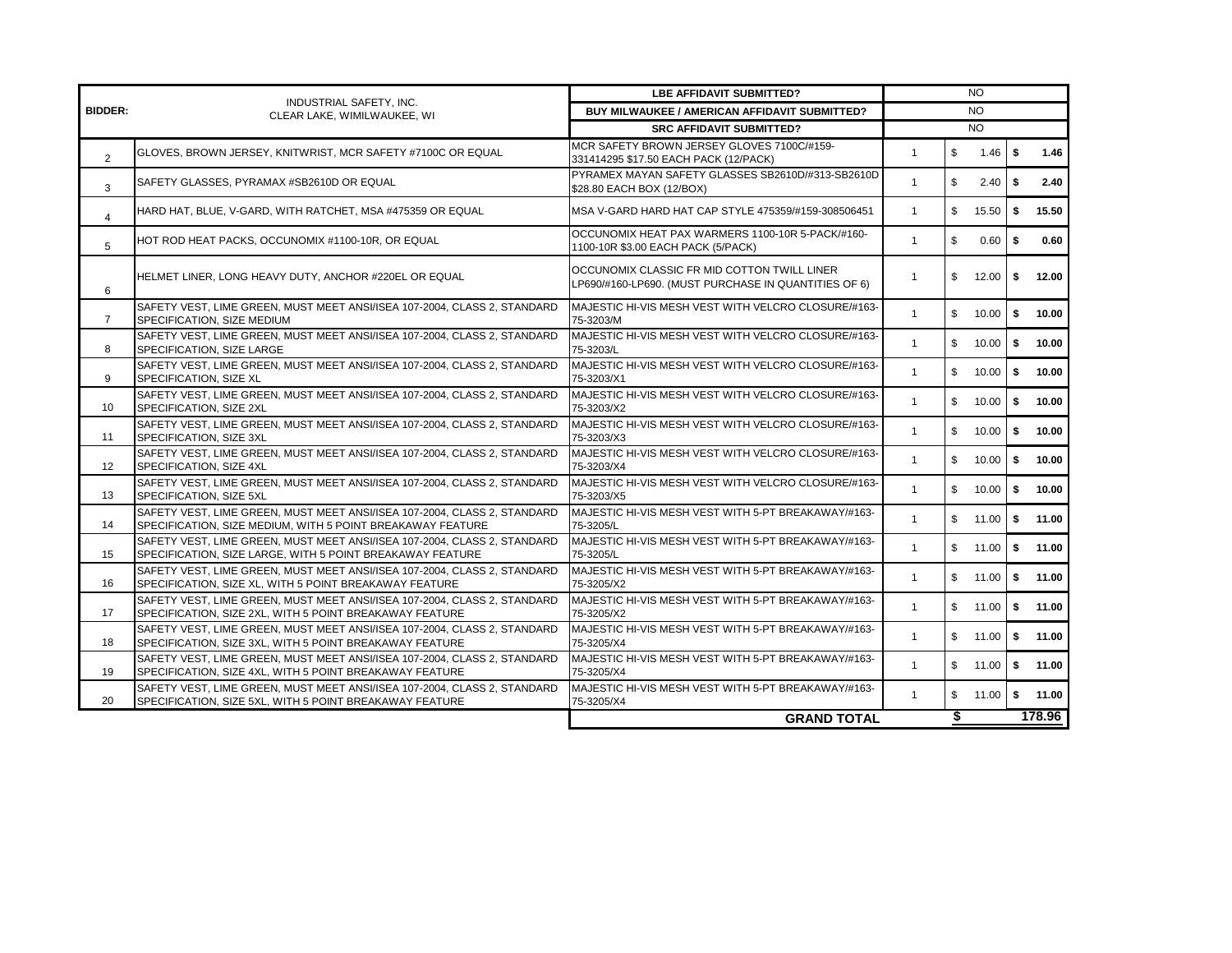|                | <b>EQUITY SUPPLY GROUP LLC</b>                                                                                                         | <b>LBE AFFIDAVIT SUBMITTED?</b>                      | <b>YES</b>     |              |            |     |        |  |
|----------------|----------------------------------------------------------------------------------------------------------------------------------------|------------------------------------------------------|----------------|--------------|------------|-----|--------|--|
| <b>BIDDER:</b> | MILWAUKEE, WI                                                                                                                          | <b>BUY MILWAUKEE / AMERICAN AFFIDAVIT SUBMITTED?</b> | YES, AMERICAN  |              |            |     |        |  |
|                |                                                                                                                                        | <b>SRC AFFIDAVIT SUBMITTED?</b>                      | <b>YES</b>     |              |            |     |        |  |
| 2              | GLOVES, BROWN JERSEY, KNITWRIST, MCR SAFETY #7100C OR EQUAL                                                                            | GLOBAL #708356L                                      | -1             | \$           | $0.76$ \$  |     | 0.76   |  |
| 3              | SAFETY GLASSES, PYRAMAX #SB2610D OR EQUAL                                                                                              | GOLIATH EYEWEAR #B614473                             | $\overline{1}$ | $\mathbf{s}$ | $3.20$ \$  |     | 3.20   |  |
| $\overline{4}$ | HARD HAT, BLUE, V-GARD, WITH RATCHET, MSA #475359 OR EQUAL                                                                             | MSA V-GARD #475359                                   | $\overline{1}$ | $\mathbb{S}$ | $11.90$ \$ |     | 11.90  |  |
| 5              | HOT ROD HEAT PACKS, OCCUNOMIX #1100-10R, OR EQUAL                                                                                      | OCCUNOMIX HEAT PAX 1100-10R                          | $\mathbf{1}$   | \$           | $0.72$ \$  |     | 0.72   |  |
| 6              | HELMET LINER, LONG HEAVY DUTY, ANCHOR #220EL OR EQUAL                                                                                  | OCCUNOMIX # LS-610                                   | $\overline{1}$ | $\mathbf{s}$ | $5.75$ \$  |     | 5.75   |  |
| $\overline{7}$ | SAFETY VEST. LIME GREEN. MUST MEET ANSI/ISEA 107-2004. CLASS 2. STANDARD<br>SPECIFICATION. SIZE MEDIUM                                 | OCCUNOMIX #1328488                                   | 1              | \$           | 4.97       | \$  | 4.97   |  |
| 8              | SAFETY VEST. LIME GREEN, MUST MEET ANSI/ISEA 107-2004, CLASS 2, STANDARD<br>SPECIFICATION, SIZE LARGE                                  | OCCUNOMIX #1328530                                   | 1              | \$           | 4.97       | \$  | 4.97   |  |
| 9              | SAFETY VEST, LIME GREEN, MUST MEET ANSI/ISEA 107-2004, CLASS 2, STANDARD<br>SPECIFICATION, SIZE XL                                     | OCCUNOMIX #1328513                                   | 1              | \$           | 4.97       | S.  | 4.97   |  |
| 10             | SAFETY VEST, LIME GREEN, MUST MEET ANSI/ISEA 107-2004, CLASS 2, STANDARD<br>SPECIFICATION, SIZE 2XL                                    | OCCUNOMIX #1328515                                   | 1              | \$           | 4.97       | S.  | 4.97   |  |
| 11             | SAFETY VEST, LIME GREEN, MUST MEET ANSI/ISEA 107-2004, CLASS 2, STANDARD<br>SPECIFICATION, SIZE 3XL                                    | OCCUNOMIX #1328531                                   | 1              | \$           | 4.97       | \$  | 4.97   |  |
| 12             | SAFETY VEST. LIME GREEN, MUST MEET ANSI/ISEA 107-2004, CLASS 2, STANDARD<br>SPECIFICATION, SIZE 4XL                                    | OCCUNOMIX #1328517                                   | $\mathbf{1}$   | \$           | 4.97       | S.  | 4.97   |  |
| 13             | SAFETY VEST, LIME GREEN, MUST MEET ANSI/ISEA 107-2004, CLASS 2, STANDARD<br>SPECIFICATION, SIZE 5XL                                    | OCCUNOMIX #1328158                                   | $\mathbf{1}$   | \$           | 4.97       | -\$ | 4.97   |  |
| 14             | SAFETY VEST, LIME GREEN, MUST MEET ANSI/ISEA 107-2004, CLASS 2, STANDARD<br>SPECIFICATION, SIZE MEDIUM, WITH 5 POINT BREAKAWAY FEATURE | OCCUNOMIX #1328519                                   | $\mathbf{1}$   | \$           | $7.42$ \$  |     | 7.42   |  |
| 15             | SAFETY VEST. LIME GREEN, MUST MEET ANSI/ISEA 107-2004, CLASS 2, STANDARD<br>SPECIFICATION, SIZE LARGE, WITH 5 POINT BREAKAWAY FEATURE  | OCCUNOMIX #1328532                                   | $\mathbf{1}$   | \$           | $7.42$ \$  |     | 7.42   |  |
| 16             | SAFETY VEST, LIME GREEN, MUST MEET ANSI/ISEA 107-2004, CLASS 2, STANDARD<br>SPECIFICATION, SIZE XL, WITH 5 POINT BREAKAWAY FEATURE     | OCCUNOMIX #1328533                                   | $\mathbf{1}$   | \$           | $7.42$ \$  |     | 7.42   |  |
| 17             | SAFETY VEST, LIME GREEN, MUST MEET ANSI/ISEA 107-2004, CLASS 2, STANDARD<br>SPECIFICATION, SIZE 2XL, WITH 5 POINT BREAKAWAY FEATURE    | OCCUNOMIX #1328534                                   | $\mathbf{1}$   | \$           | $7.42$ \$  |     | 7.42   |  |
| 18             | SAFETY VEST, LIME GREEN, MUST MEET ANSI/ISEA 107-2004, CLASS 2, STANDARD<br>SPECIFICATION, SIZE 3XL, WITH 5 POINT BREAKAWAY FEATURE    | OCCUNOMIX #1328520                                   | $\mathbf{1}$   | \$           | $7.42$ \$  |     | 7.42   |  |
| 19             | SAFETY VEST. LIME GREEN. MUST MEET ANSI/ISEA 107-2004. CLASS 2. STANDARD<br>SPECIFICATION, SIZE 4XL, WITH 5 POINT BREAKAWAY FEATURE    | OCCUNOMIX #1328523                                   | $\mathbf{1}$   | \$           | $7.42$ \$  |     | 7.42   |  |
| 20             | SAFETY VEST. LIME GREEN, MUST MEET ANSI/ISEA 107-2004, CLASS 2, STANDARD<br>SPECIFICATION, SIZE 5XL, WITH 5 POINT BREAKAWAY FEATURE    | OCCUNOMIX #1328525                                   | $\mathbf{1}$   | \$           | $7.42$ \$  |     | 7.42   |  |
|                |                                                                                                                                        | <b>GRAND TOTAL</b>                                   |                | \$           |            |     | 109.06 |  |

**NON-COMPLYING BIDS** WERE RECEIVED FROM THE FOLLOWING:

**DIAMOND DISCS INTERNATIONAL (MILWAUKEE, WI)** - DID NOT BID ALL ITEMS **DGCI INTERNATIONAL (MCLEAN, VA)** - DID NOT ENTER WE BID MFG & PART #'S **COPY N MORE, INC (MILWAUKEE, WI)** - MISSING SIGNED ADDENDUM **ENGMAN - TAYLOR COMPANY ( MENOMENEE FALLS, WI)** - MISSING SIGNED ADDENDUM **NORTHEN CONNECTIONS LLC (FLORENCE, WI)** - MISSING SIGNED ADDENDUM **STAUFFER MANUFACTURING CO (RED HILL, PA) -** MISSING SIGNED ADDENDUM

AWARD WILL BE MADE IN TOTAL TO THE LOWEST RESPONSIVE AND RESPONSIBLE BIDDER COMPLYING WITH THE BID SPECIFICATIONS AND DELIVERY REQUIREMENTS, WHICHEVER IS IN THE BEST INTERESTS OF THE CITY. BIDDERS MUST QUOTE ALL ITEMS TO BE ELIGIBLE FOR AN AWARD.

THE LOW BIDDER SHALL BE DETERMINED BY THE GRAND TOTAL OF ALL ITEMS LISTED.